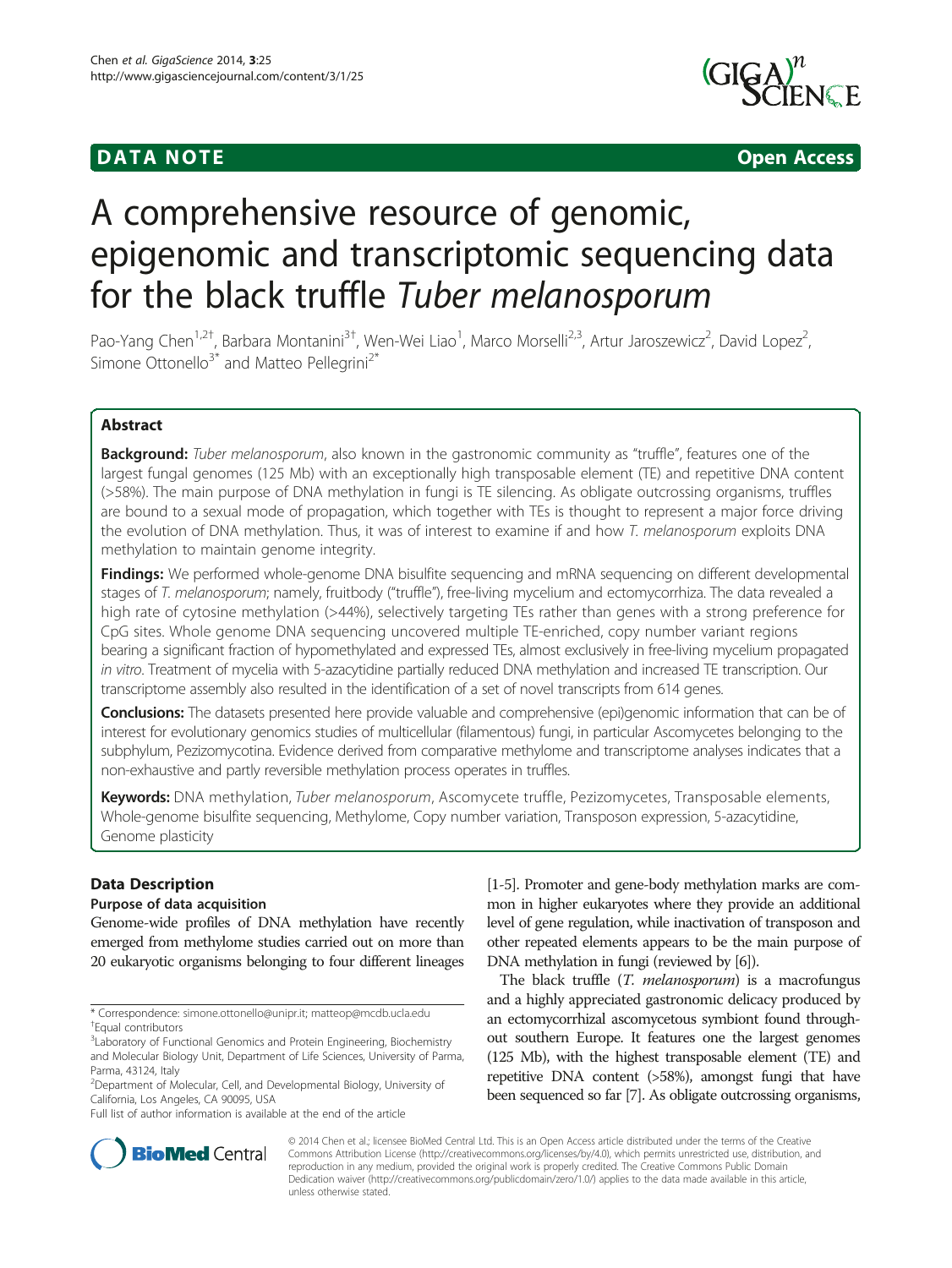<span id="page-1-0"></span>truffles are bound to a sexual mode of propagation, which together with TEs, has been proposed to be a major force driving the evolution of DNA methylation [\[6,8](#page-8-0)]. T. melanosporum belongs to the Pezizales, a largely unexplored group of ascomycetes that includes Ascobolus immersus, a fungus relying on premeiotic DNA methylation as a means to control repetitive element proliferation [\[9,10\]](#page-8-0).

In order to investigate how an extremely TE-rich organism, such as T. melanosporum exploits DNA methylation to cope with the more than 45,000 repeated elements that populate its genome [\[11](#page-8-0)], we have determined the genomewide bisulfite sequencing (BS-seq) and RNA sequence (RNA-seq) profiles of the saprobic free-living mycelium (FLM), truffle fruitbody (FB) and ectomycorrhizal (ECM) developmental stages of this fungus (see Table 1 for a list of sequencing data and their descriptive statistics). To gain insight on the reversibility of DNA methylation and its effects on TE transcriptional activity, we determined and compared the BS-seq and RNA-seq profiles of untreated FLM and FLM treated with 5-azacytidine (5-aza), a DNA methylation inhibitor. Building on the above data, here we report the results of an in-depth investigation of the relationship between DNA methylation and transcription in genes and TEs, which led to the identification of novel transcripts from individual sample assemblies, as well as from the combined assembly. We also confirmed the relationship between copy number variation (CNV) and DNA methylation by whole-genome sequencing (WGS) of untreated genomic DNA. In this data note we describe how the samples were collected, processed for BS-seq and RNA-seq library construction and analysis, as well as subsequent data mining. We also provide an implementation of the Composite Repeat Induced Point mutation index (CRI), a dinucleotide frequency distribution analysis tool for evaluating the likelihood that DNA methylation in a given genome is induced by "Repeat-Induced Point mutation" (RIP) [\[12\]](#page-8-0) (see "[Availability and requirements of Software Used](#page-7-0)" for details).

| Table 1 Summary of sequencing data |  |  |  |
|------------------------------------|--|--|--|
|------------------------------------|--|--|--|

#### Biological material

T. melanosporum (Vittad.) mycelium from the Mel28 strain, the same strain utilized for reference genome sequencing [\[7\]](#page-8-0), was grown on 1% malt agar (Cristomalt-D, Difal, Villefranche-sur-Saône, France) for 5 weeks before harvesting. A field-collected mature fruitbody was used for the FB library. ECM tips were from common hazel (Corylus avellana L.) plantlets inoculated with a T. melanosporum mycelium slurry (Raggi Vivai, Cesena, Italy). For 5-aza treatment, T. melanosporum mycelia were grown in the dark at 23 °C in synthetic liquid medium as described [\[13](#page-8-0)]. Every 5 days 5-aza was added to mycelia at 10, 40, and 100 μM final concentrations (from a 10 mM stock solution in water) for 45 days ('5-aza treated'), with the last addition made 24 hours before harvesting of mycelia and DNA/RNA extraction. The same volume of water, instead of 5-aza, was added to parallel control samples ('5-aza untreated').

#### Whole-genome bisulfite sequencing

Genomic DNA (gDNA) was extracted by grinding fruitbodies in liquid nitrogen followed by purification with the DNeasy Plant Mini kit (QIAGEN, Hilden, Germany). This was followed by extraction in 50% Phenol-50% extraction buffer (100 mM Tris–HCl pH 8.0, 100 mM NaCl, 20 mM EDTA, 1% SDS) at 65 °C for 10 min and centrifugation at 14,000 rpm for 10 min. The aqueous phase was transferred to new tubes and extracted twice with phenol:chloroform (1:1) and once with chloroform. Following ethanol precipitation, samples were resuspended in  $H<sub>2</sub>O$ . LiCl (2 M) precipitation was used to separate RNA (pellet) from gDNA (supernatant). gDNA was precipitated with ethanol and resuspended in  $H_2O$ . Extracted gDNA was further purified with an additional phenol:chloroform extraction and sheared by sonication to generate DNA fragments in the 150–300 bp size range. Bisulfite treatment and library preparation were carried out as described [\[14](#page-8-0)], except that the EpiTect kit (QIAGEN) was utilized for

| Sample          | Library | Number of raw reads | Number of uniquely mapped | <b>Mapability</b> | <b>Read length</b> | Coverage per strand (X) |
|-----------------|---------|---------------------|---------------------------|-------------------|--------------------|-------------------------|
| <b>FLM</b>      | BS-seg  | 122,903,319         | 78,983,505                | 64.26%            | 100                | 31.61                   |
| <b>FB</b>       | BS-seg  | 184,692,678         | 86,778,157                | 46.99%            | 100                | 34.73                   |
| <b>ECM</b>      | BS-seg  | 182,286,685         | 3,268,721                 | 1.79%             | 90                 | 1.18                    |
| 5-aza treated   | BS-seg  | 99,836,913          | 41,349,427                | 70.48%            | 51                 | 8.44                    |
| 5-aza untreated | BS-seg  | 84,315,198          | 35,348,536                | 70.19%            | 51                 | 7.21                    |
| <b>FLM</b>      | WG-sea  | 57,386,669          | 45,239,191                | 78.83%            | 51                 | 9.23                    |
| <b>FB</b>       | WG-sea  | 70,844,918          | 50,646,551                | 71.49%            | 51                 | 10.34                   |
| <b>FLM</b>      | RNA-sea | 68,287,049          | 63,751,666                | 93.36%            | 50                 | N/A                     |
| <b>FB</b>       | RNA-sea | 87.310.639          | 74.090.987                | 84.86%            | 50                 | N/A                     |
| 5-aza treated   | RNA-sea | 72,050,137          | 60,644,746                | 84.17%            | 51                 | N/A                     |
| 5-aza untreated | RNA-sea | 75,043,437          | 62,107,389                | 82.76%            | 51                 | N/A                     |

ECM: ECtoMycorrhiza; FB: FruitBody; FLM: Free-Living Mycelium.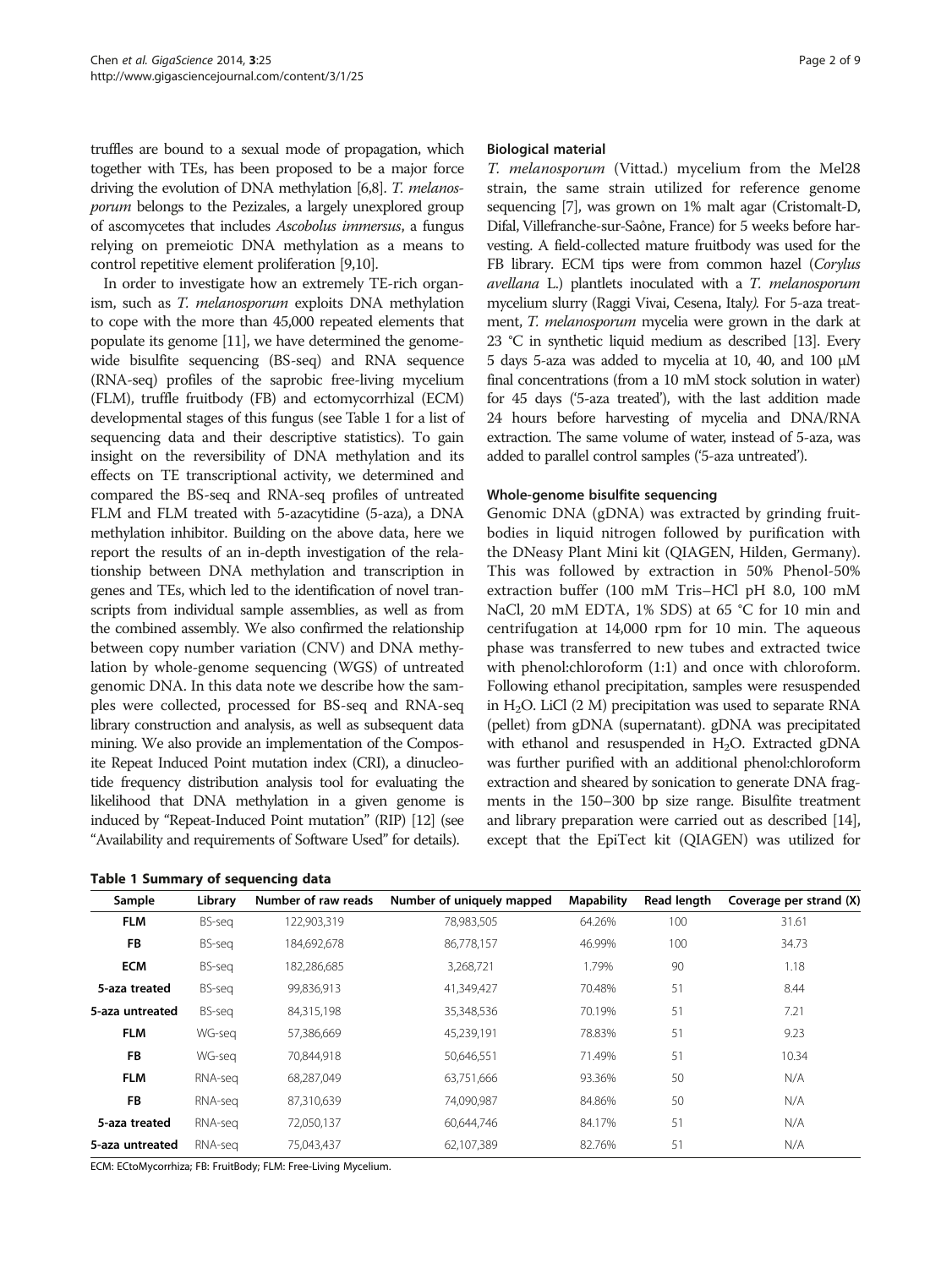| Number of cytosines* (% genome coverage) | FLM | FB                                                                                              | <b>ECM</b> | 5-aza treated | 5-aza untreated |
|------------------------------------------|-----|-------------------------------------------------------------------------------------------------|------------|---------------|-----------------|
| CG                                       |     | 7,682,955 (92.58%) 7,444,625 (89.71%) 55,380 (0.67%) 6,594,758 (79.47%) 6,147,635 (74.08%)      |            |               |                 |
| <b>CHG</b>                               |     | 9,111,984 (93.50%) 8,829,674 (90.61%) 52,152 (0.54%) 7,739,358 (79.42%) 7,054,610 (72.39%)      |            |               |                 |
| снн                                      |     | 34,258,661 (91.68%) 32,954,550 (88.19%) 152,076 (0.41%) 28,932,890 (77.43%) 25,963,097 (69.48%) |            |               |                 |

Table 2 Number of cytosines included in the methylation analysis

ECM: ECtoMycorrhiza; FB: FruitBody; FLM: Free-Living Mycelium.

\*cytosines with reads coverage  $>$  = 4.

bisulfite treatment. Two consecutive rounds of conversion were performed for a total of 10 hours. The resulting libraries were sequenced by Illumina sequencing technology (Hiseq 2000 sequencer; Illumina, San Diego, CA, USA).

### Processing bisulfite converted reads

Bisulfite-converted reads were aligned to the reference genome (Tuber\_melanosporum\_v1.0) using BS Seeker 2 [\[15](#page-8-0)]. We achieved 32X, 35X and 1.2X coverage per strand for FB, FLM and ECM, respectively (see Table [1\)](#page-1-0). The ECM sample contained substantial amounts of root cells from the hazelnut host tree (C. avellana), whose genome has not yet been determined. Even at this low coverage, we were able to delineate global, low-resolution methylation profiles for the symbiotic (ECM) stage. Genome-wide DNA methylation profiles were generated by determining methylation levels for each cytosine in the genome. Since bisulfite treatment coupled to PCR amplification converts unmethylated cytosines (Cs) to thymines (Ts), the methylation level at each cytosine was estimated as  $\#C/(\#C + \#T)$ , where #C is the number of methylated reads and #T is the number of unmethylated reads. The methylation level per cytosine serves as an estimate of the percentage of cells bearing a methylated cytosine at a specific locus.

For subsequent analysis we only considered cytosines that are covered by at least four reads (except for the ECM methylome, which has a considerably lower overall coverage). Table 2 shows that approximately 90% of the cytosines in FB and FLM were retained for analysis and that this percentage drops to approximately 75% for 5-aza treated and untreated. These values suggest our methylation profiles provide a good representation of the truffle methylomes (see Table 3 for the DNA methylation levels of genome, genes and transposable elements in individual BS-seq libraries).

BS-seq data coverage (i.e., read depth) across the genome revealed CNVs between FLM and FB. Specifically, we identified 107 genomic regions with significant CNV (defined as a 100 kb window with a  $|Log coverage ratio (FLM/FB)| \ge 0.3$ ), corresponding to 7.3% of the genome. One hundred and two (95%) of these regions were independently confirmed by standard Illumina sequencing performed on non-bisulfitetreated FLM genomic DNA. This high coincidence rate supports the notion that BS-seq data are unbiased for CNV calling.

## RNA-seq library preparation and data analysis

Total RNA was extracted as described above, dissolved in H2O after LiCl precipitation and purified with the RNeasy Plant Mini kit (QIAGEN) followed by on-column DNase I digestion as per manufacturer's instructions. RNA integrity was verified with a Bioanalyzer (Agilent Technologies, Santa Clara, CA, USA), which yielded RNA integrity number (RIN) scores of 7.0 and 6.5 for FB and FLM, respectively. RNA was quantified with the Qubit RNA BR Assay kit (Life technologies, Carlsbad, CA, USA) and 1 μg of purified RNA was utilized as starting material for library construction, which was carried out with the Illumina TruSeq RNA

|                    | -          | -          | -      |            |               |                 |
|--------------------|------------|------------|--------|------------|---------------|-----------------|
| Methylation level* |            | <b>FLM</b> | FB     | <b>ECM</b> | 5-aza treated | 5-aza untreated |
| Genome             | CG         | 30.3%      | 28.9%  | 6.4%       | 26.4%         | 25.3%           |
|                    | <b>CHG</b> | 8.1%       | 8.9%   | 3.4%       | 7.3%          | 8.3%            |
|                    | <b>CHH</b> | 10.1%      | 10.3%  | 3.3%       | 8.8%          | 9.9%            |
| Gene               | CG         | 0.64%      | 0.87%  | 0.84%      | 0.68%         | 0.68%           |
|                    | <b>CHG</b> | 0.36%      | 0.61%  | 0.82%      | 0.39%         | 0.41%           |
|                    | <b>CHH</b> | 0.39%      | 0.63%  | 0.95%      | 0.43%         | 0.44%           |
| <b>TE</b>          | CG         | 70.51%     | 69.71% | 59.16%     | 72.87%        | 72.89%          |
|                    | <b>CHG</b> | 14.85%     | 16.50% | 15.31%     | 13.99%        | 16.97%          |
|                    | <b>CHH</b> | 17.27%     | 17.85% | 17.30%     | 16.11%        | 19.24%          |
|                    |            |            |        |            |               |                 |

ECM: ECtoMycorrhiza; FB: FruitBody; FLM: Free-Living Mycelium.

\*The methylation level is estimated based on all cytosines with reads coverage  $>$  = 4 in each sample.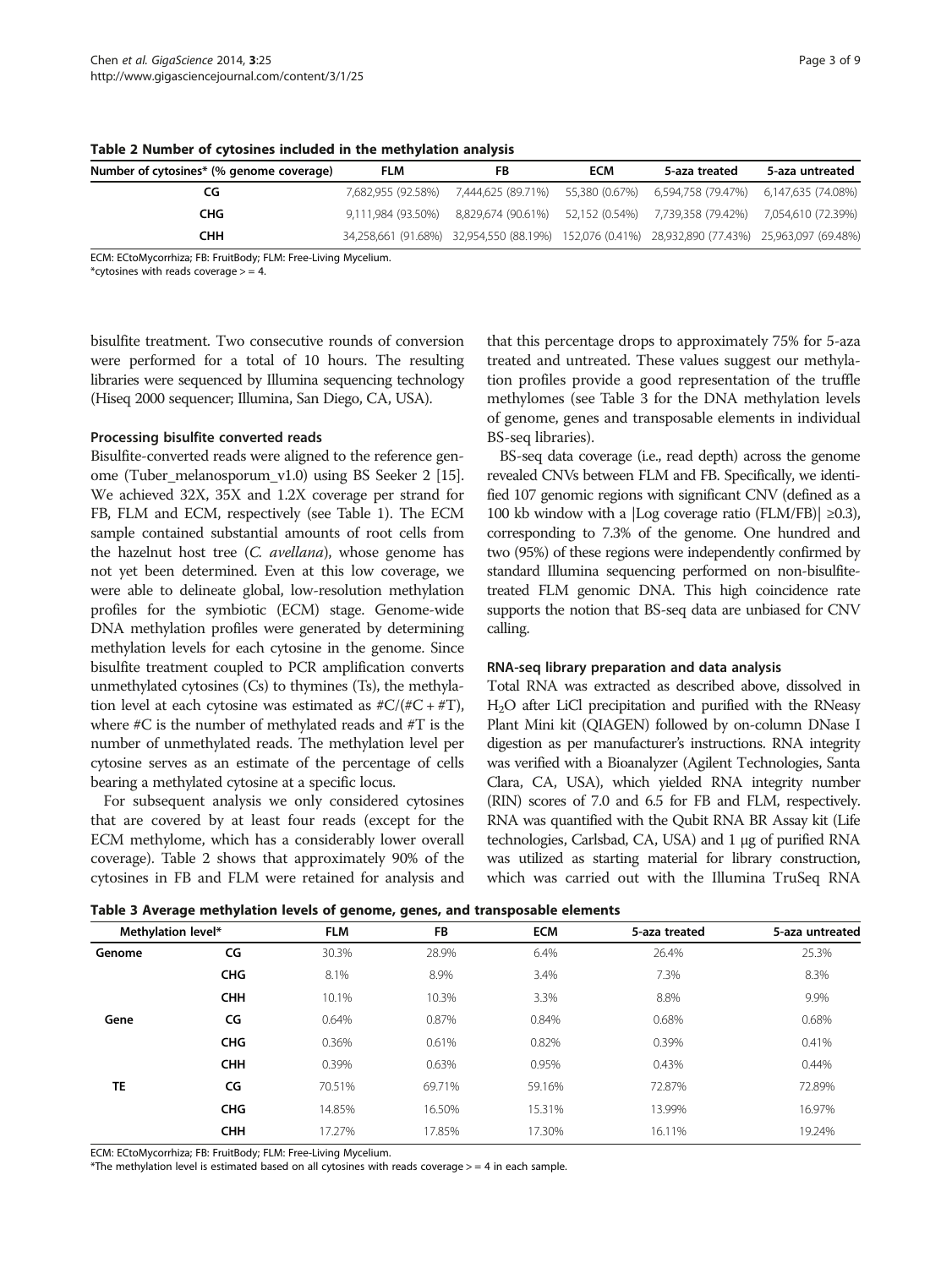<span id="page-3-0"></span>

Sample Preparation kit as per manufacturer's instructions. Libraries were sequenced with an Illumina HiSeq 2000 system using 50-bp single-end reads.

The reads were mapped against transcripts of genes and TEs using Tophat [\[16](#page-8-0)] allowing up to two mismatches, and only unique alignments were kept. The quality of alignments was checked using FastQC [[17\]](#page-8-0). The resulting alignment files were processed with the HTSeq program (version 0.5.4p3, [\[18\]](#page-8-0)) to create a gene matrix for downstream analysis. Only reads mapped entirely to a single gene or TE were kept for further analysis. In our FB and FLM datasets, approximately 75% of genes are covered with a depth of at least 10 reads (see Figure 1A). In another set of data comparing 5-aza treated versus untreated FLM samples, about 90% of genes are covered by 10 or more reads (see Figure 1B), suggesting a satisfactory completeness of our data coverage. Reads corresponding to similar, but not identical repeats were also mapped, albeit with a lower ability to be mapped compared to a regular (i.e., distinct sequence element)

alignment. The Venn diagrams in Figures 1C and 1D show that 55-60% of TEs are covered in both samples in the two comparisons. In total, 63,742,213 and 74,109,065 reads from FB and FLM, respectively, were uniquely mapped, corresponding to an overall 93.34% and 84.88% mapping. Expression levels were computed as Reads Per Kilobase of exon per Million reads mapped (RPKM) [\[19\]](#page-8-0). Gene length was calculated as the union length of all possible exons.

|  | Table 4 Prediction of genes in RNA-seq datasets |  |  |  |  |  |
|--|-------------------------------------------------|--|--|--|--|--|
|--|-------------------------------------------------|--|--|--|--|--|

| Sample          | Reference assembly         | Number of novel genes |
|-----------------|----------------------------|-----------------------|
| FB              |                            | 282                   |
| FI M            |                            | 328                   |
| 5-aza treated   | Truffle v1.0 (7,496 genes) | 466                   |
| 5-aza untreated |                            | 440                   |
| Merged          |                            | 614                   |

FB: FruitBody; FLM: Free-Living Mycelium.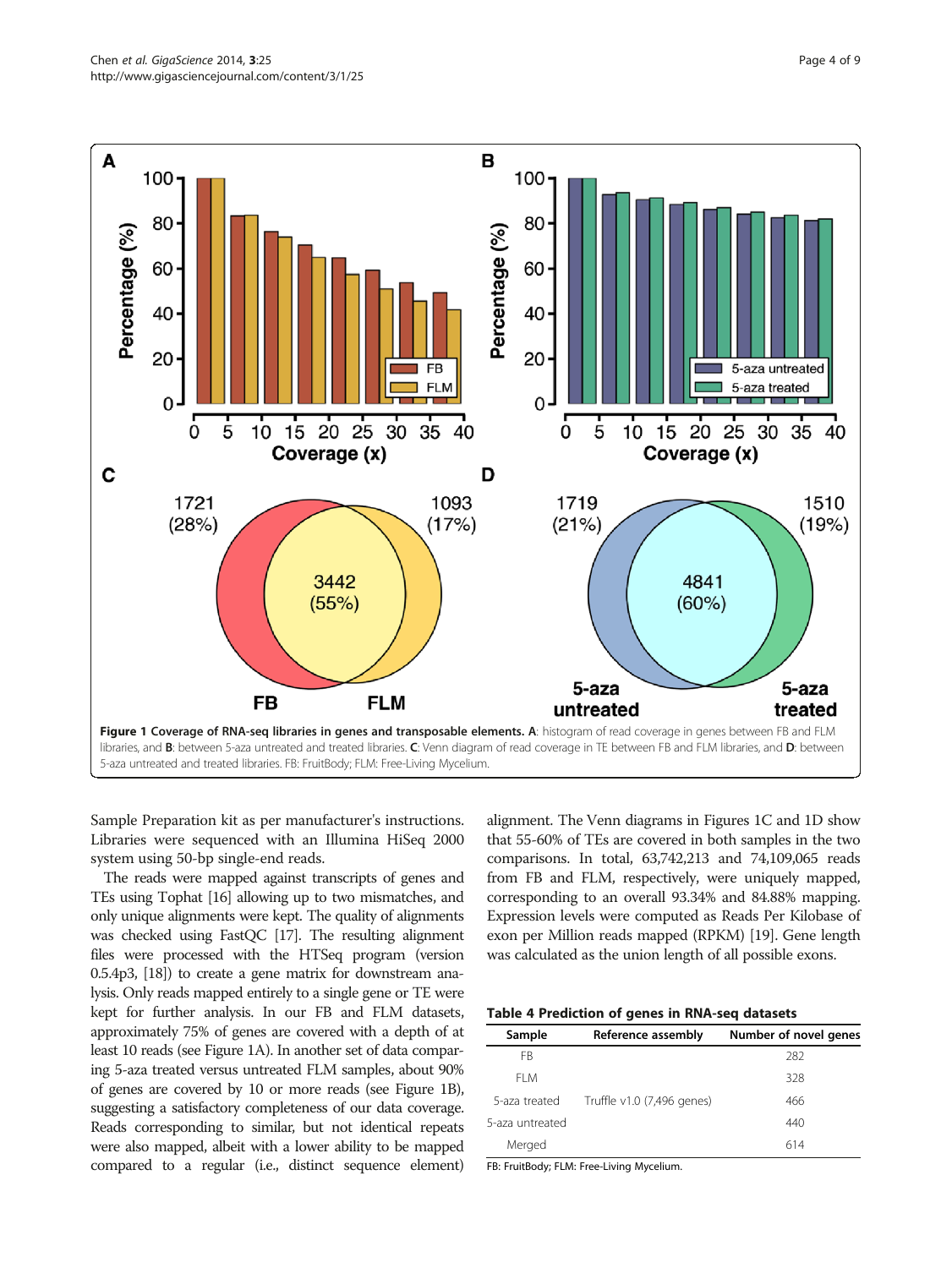# <span id="page-4-0"></span>**Methods**

## Prediction of novel genes

We used the RNA-seq datasets listed in Table [1](#page-1-0) (FB, FLM, FLM treated/untreated with 5-aza) to predict novel genes not included in the original annotation [\[20](#page-8-0)]. The prediction pipeline was based on a previously published approach [\[21\]](#page-8-0). First, reads were aligned to the reference genome (truffle v1.0 assembly) using TopHat [\[16](#page-8-0)], which resulted in the mapping of non-annotated regions. A guided transcript assembly using Cufflinks [\[22\]](#page-8-0) with the truffle v1.0 assembly was then carried out for each sample. The resulting individual transcript assemblies were compared with the reference assembly using Cuffcompare [\[22](#page-8-0)] to identify novel transcripts.

A transcript is deemed novel if it does not overlap any known transcript in truffle v1.0 and its FPKM (Fragments Per Kilobase of exon per Million fragments mapped) value is at least four in the 95% FPKM confidence interval with a class code "u" in the output of Cuffcompare (i.e., unknown, intergenic transcript). Finally, to claim these as novel genes, the overlapping novel transcripts are clustered into a single interval, i.e., the longest transcript, that spans across all the overlapping transcripts. The clusters of overlapping novel transcripts are considered novel genes if their sequences are homologous to any known protein (BlastX analysis via Blast2GO) [[23\]](#page-8-0). After removal of 11 extremely long genes (≥36,573 bp, the longest known gene in truffles, see Additional file [1:](#page-7-0) Figures S1 and S2 for the length distributions), we identified a total of 614 novel genes, 200 to 500 of which present in each sample (Table [4\)](#page-3-0). A complete list of novel genes along with expression levels and predicted protein functions are available in Additional file [2:](#page-7-0) Table S1.

#### DNA methylation and transcription analysis

To investigate the relationship between DNA methylation and transcription we performed a joint analysis of the BS-seq and RNA-seq data on genes and TEs. The results highlight a very different pattern between genes and TEs. As shown in Figure 2A, genes are mostly methylation depleted in all contexts, with no clear difference in methylation levels between genes expressed at high, medium or low levels. This argues against a possible involvement of gene body methylation in gene expression regulation. On the other hand, silenced TEs are generally highly (70-80%) methylated, and a clear anti-correlation is apparent between DNA transcription and methylation for the expressed TEs,



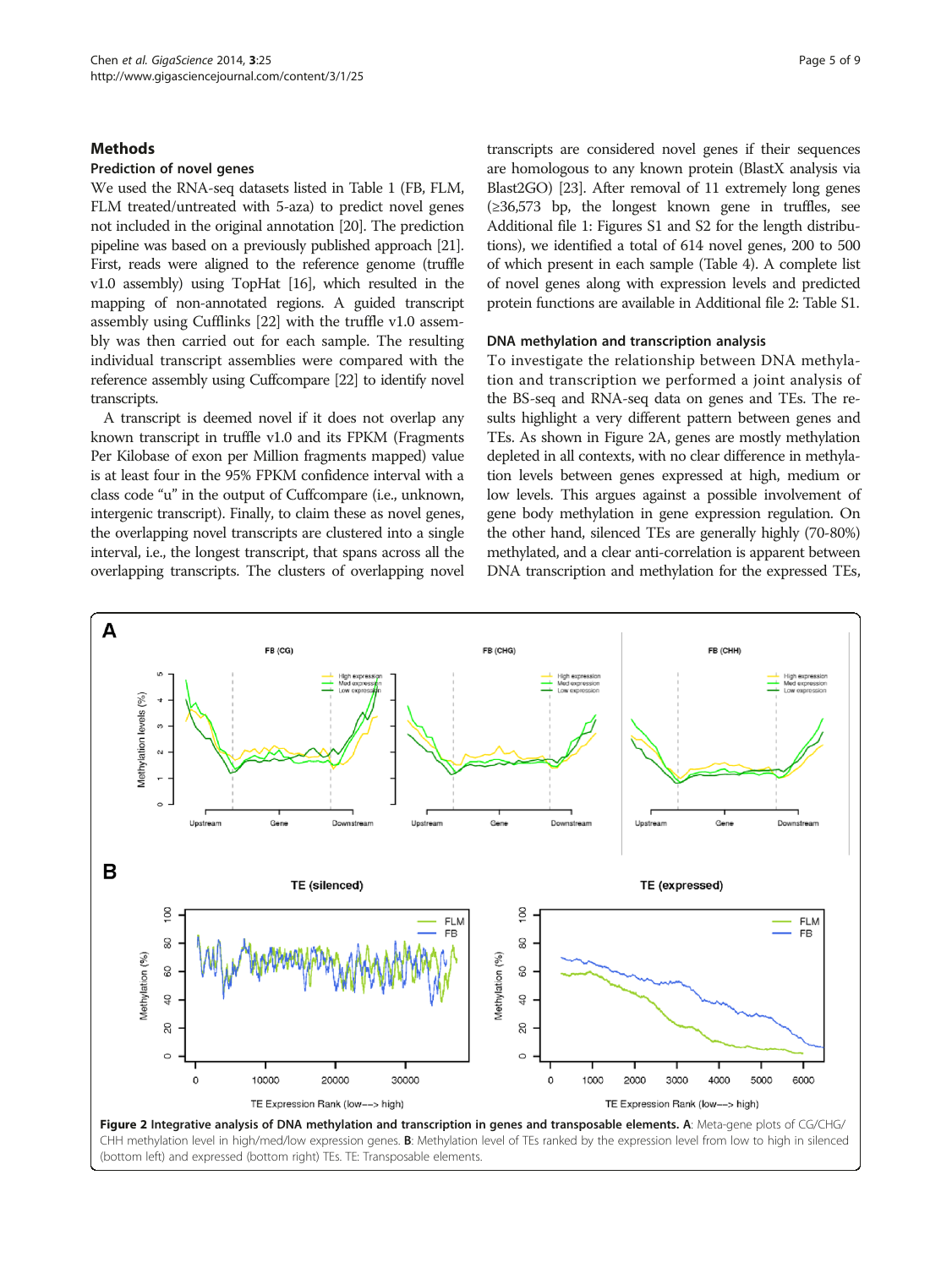# <span id="page-5-0"></span>Table 5 Differentially expressed genes between untreated and 5-aza treated mycelia

| Gene*                              | Description                                                 | <b>RPKM No aza</b> | RPKM aza | <b>Fold Change</b> | adj. p value |
|------------------------------------|-------------------------------------------------------------|--------------------|----------|--------------------|--------------|
| <b>Oxidation-reduction process</b> |                                                             |                    |          |                    |              |
| GSTUMT00004482001                  | Flavin-binding monooxygenase-like protein                   | 8                  | 258      | 33.80              | 3.51E-09     |
| GSTUMT00009102001                  | Extracellular dioxygenase                                   | 18                 | 196      | 10.71              | 1.33E-09     |
| GSTUMT00002834001                  | Alpha-ketoglutarate-dependent taurine dioxygenase           | 47                 | 414      | 8.84               | 4.30E-09     |
| GSTUMT00006862001                  | Alcohol dehydrogenase 1                                     | 4355               | 34021    | 7.81               | 4.81E-08     |
| GSTUMT00005793001                  | Bilirubin oxidase                                           | 1590               | 8041     | 5.06               | 2.28E-05     |
| GSTUMT00000137001                  | Cytochrome P450                                             | 3                  | 17       | 5.06               | 5.85E-04     |
| GSTUMT00006911001                  | Multicopper oxidase                                         | 19                 | 90       | 4.64               | 4.87E-03     |
| GSTUMT00008228001                  | Zinc-binding oxidoreductase                                 | 34                 | 147      | 4.35               | 3.20E-04     |
| GSTUMT00002706001                  | Alpha-ketoglutarate-dependent sulfonate dioxygenase protein | $\overline{4}$     | 14       | 3.61               | 3.51E-02     |
| GSTUMT00000322001                  | Fatty acid oxygenase                                        | 137                | 48       | 0.35               | 4.81E-02     |
| GSTUMT00000528001                  | Short-chain alcohol dehydrogenases                          | 334                | 110      | 0.33               | 1.22E-02     |
| GSTUMT00007846001                  | FAD binding domain-containing protein                       | 172                | 56       | 0.33               | 1.54E-02     |
| GSTUMT00002653001                  | Pyridoxal reductase                                         | 104                | 31       | 0.30               | 5.83E-03     |
| GSTUMT00000530001                  | FAD binding domain-containing protein                       | 61                 | 18       | 0.30               | 8.39E-03     |
| GSTUMT00012134001                  | Dopa -dioxygenase                                           | 4704               | 1368     | 0.29               | 3.10E-03     |
| GSTUMT00000158001                  | Ferritin ribonucleotide reductase-like protein              | 54                 | 15       | 0.28               | 4.52E-03     |
| GSTUMT00002858001                  | 3-oxoacyl-(acyl-carrier-protein) reductase                  | 22                 | 5        | 0.25               | 8.53E-03     |
| GSTUMT00012200001                  | Malate synthase                                             | 71                 | 15       | 0.21               | 2.41E-03     |
| GSTUMT00001645001                  | Zinc-binding alcohol                                        | 219                | 34       | 0.16               | 1.06E-06     |
| GSTUMT00006980001                  | Alcohol dehydrogenase                                       | 1022               | 146      | 0.14               | 1.36E-07     |
| GSTUMT00007117001                  | D-isomer specific 2-hydroxyacid dehydrogenase               | $\overline{4}$     | 0.4      | 0.10               | 4.66E-02     |
| Transmembrane transport            |                                                             |                    |          |                    |              |
| GSTUMT00001488001                  | Amino acid permease                                         | 163                | 737      | 4.53               | 9.07E-03     |
| GSTUMT00003668001                  | Carboxylic acid transport protein                           | 20                 | 82       | 4.03               | 6.04E-03     |
| GSTUMT00010777001                  | Mate efflux family protein                                  | 16                 | 66       | 4.03               | 1.22E-02     |
| GSTUMT00008972001                  | Lactose permease                                            | 16                 | 64       | 4.02               | 7.12E-03     |
| GSTUMT00001400001                  | MFS efflux transporter                                      | 86                 | 295      | 3.44               | 5.58E-03     |
| GSTUMT00000284001                  | Mg2+ transporter family-like protein                        | 1082               | 366      | 0.34               | 2.56E-02     |
| GSTUMT00008966001                  | MFS general substrate transporter                           | 27                 | 9        | 0.34               | 4.85E-02     |
| GSTUMT00000070001                  | MFS multidrug transporter                                   | 119                | 30       | 0.25               | 1.20E-03     |
| GSTUMT00004586001                  | ABC transporter                                             | 32                 | 5        | 0.17               | 3.72E-02     |
| GSTUMT00005001001                  | MFS drug efflux                                             | 663                | 84       | 0.13               | 4.47E-08     |
| <b>Transcription factors</b>       |                                                             |                    |          |                    |              |
| GSTUMT00005836001                  | Fungal transcriptional regulatory protein                   | $\mathbf{1}$       | 18       | 17.23              | 1.91E-09     |
| GSTUMT00010369001                  | STE12-like transcription factor                             | $\mathbf{1}$       | 7        | 12.50              | 1.93E-04     |
| GSTUMT00004615001                  | Binuclear zinc transcription factor                         | $\overline{2}$     | 10       | 6.40               | 1.95E-04     |
| GSTUMT00004613001                  | GAL4 domain-containing protein                              | 90                 | 402      | 4.49               | 1.03E-02     |
| GSTUMT00003504001                  | C2H2 finger domain                                          | 1522               | 467      | 0.31               | 4.98E-03     |
| Metabolic process                  |                                                             |                    |          |                    |              |
| GSTUMT00008986001                  | Glycoside hydrolase family 61 protein                       | 0.2                | 5        | 25.60              | 1.10E-04     |
| GSTUMT00001850001                  | Endo--beta-glucanase eng1                                   | 94                 | 1499     | 16.02              | 4.71E-13     |
| GSTUMT00012011001                  | Glycoside hydrolase family 28 protein                       | 7                  | 57       | 7.73               | 3.97E-04     |
| GSTUMT00005539001                  | Dynamin family protein                                      | 27                 | 195      | 7.18               | 2.59E-05     |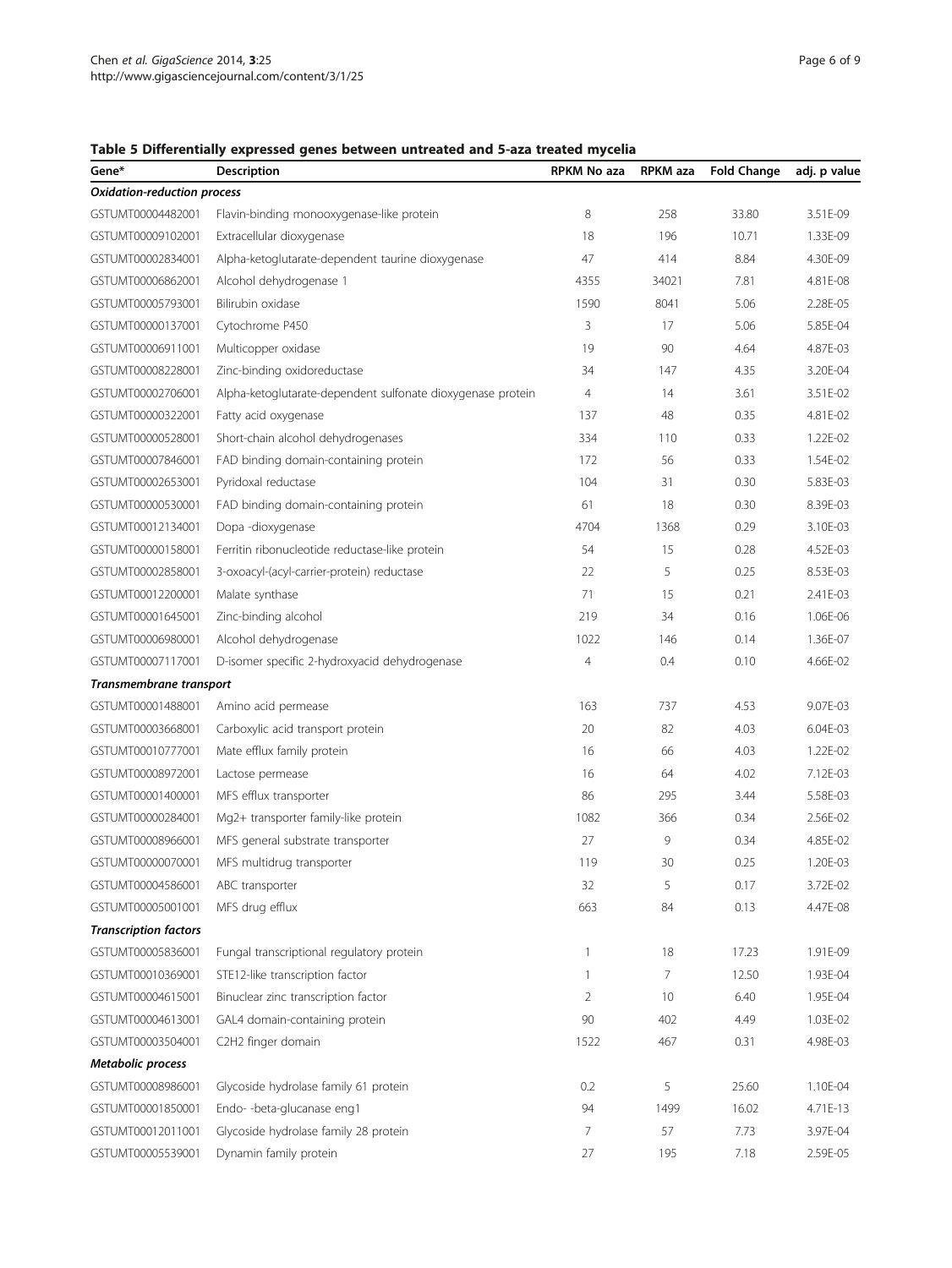### <span id="page-6-0"></span>Table 5 Differentially expressed genes between untreated and 5-aza treated mycelia (Continued)

| GSTUMT00010778001 | Agmatinase 1                                          | 230  | 1316 | 5.72 | 1.70E-05 |
|-------------------|-------------------------------------------------------|------|------|------|----------|
| GSTUMT00011981001 | Acetyltransferase                                     | 298  | 1376 | 4.62 | 1.62E-04 |
| GSTUMT00007852001 | Alpha amylase                                         | 166  | 704  | 4.25 | 6.60E-04 |
| GSTUMT00003032001 | Polysaccharide deacetylase                            | 1222 | 4444 | 3.64 | 3.18E-03 |
| GSTUMT00001583001 | Pirin                                                 | 273  | 968  | 3.54 | 3.99E-03 |
| GSTUMT00005439001 | Glycerophosphoryl diester phosphodiesterase           | 214  | 758  | 3.54 | 1.08E-02 |
| GSTUMT00001660001 | Glycoside hydrolase family 16 protein                 | 109  | 374  | 3.43 | 6.66E-03 |
| GSTUMT00006417001 | Fatty acid activator                                  | 417  | 1410 | 3.38 | 5.16E-03 |
| GSTUMT00007213001 | Tat pathway signal sequence                           | 74   | 239  | 3.25 | 1.98E-02 |
| GSTUMT00002512001 | Gnat family N-acetyltransferase                       | 99   | 311  | 3.14 | 2.83E-02 |
| GSTUMT00000969001 | Branched-chain amino acid aminotransferase            | 840  | 270  | 0.32 | 9.18E-03 |
|                   | Response to stimuli/mycelium development              |      |      |      |          |
| GSTUMT00004040001 | Regulator of G protein signaling domain protein       | 54   | 209  | 3.84 | 1.40E-03 |
| GSTUMT00007138001 | Osmolarity two-component sensor histidine kinase SLN1 | 401  | 1134 | 2.83 | 4.81E-02 |
| GSTUMT00004012001 | Annexin                                               | 72   | 23   | 0.33 | 1.38E-02 |
| <b>Others</b>     |                                                       |      |      |      |          |
| GSTUMT00004681001 | RNase P RPR2 RPP21 subunit domain-containing protein  | 52   | 339  | 6.53 | 9.70E-07 |
| GSTUMT00002939001 | Allergenic cerato-platanin ASP F13                    | 361  | 1730 | 4.80 | 5.46E-05 |
| GSTUMT00010365001 | Putative endo-glucanase                               | 8    | 39   | 4.66 | 1.93E-02 |
| GSTUMT00006611001 | Protoglobin protein                                   | 999  | 3827 | 3.83 | 3.11E-03 |
| GSTUMT00006718001 | Glutathione S-transferase                             | 228  | 80   | 0.35 | 3.10E-02 |
| GSTUMT00008071001 | XAA-pro dipeptidase                                   | 1272 | 413  | 0.32 | 1.27E-02 |
| GSTUMT00001676001 | Arrestin (or S-antigen) N-terminal domain protein     | 96   | 31   | 0.32 | 1.22E-02 |
| GSTUMT00006632001 | P-loop containing nucleoside triphosphate hydrolase   | 3053 | 724  | 0.24 | 2.20E-04 |

 $\overline{*}$ One hundred fifteen genes undergo a significant change in expression levels (adjusted p value <0.05) upon 5-aza treatment. Functional annotation of the differentially expressed genes/sequences (either up- or down-regulated) was performed with the Blast2GO suite. Fifty-three genes code for hypothetical proteins. The remaining 62 genes were classified into distinct functional categories. "Oxidation-reduction process" and "transmembrane transport" appear as enriched GO terms (Fisher exact test  $p = 2.6E-4$  and  $p = 7.9E-3$ , respectively) among differentially expressed genes.

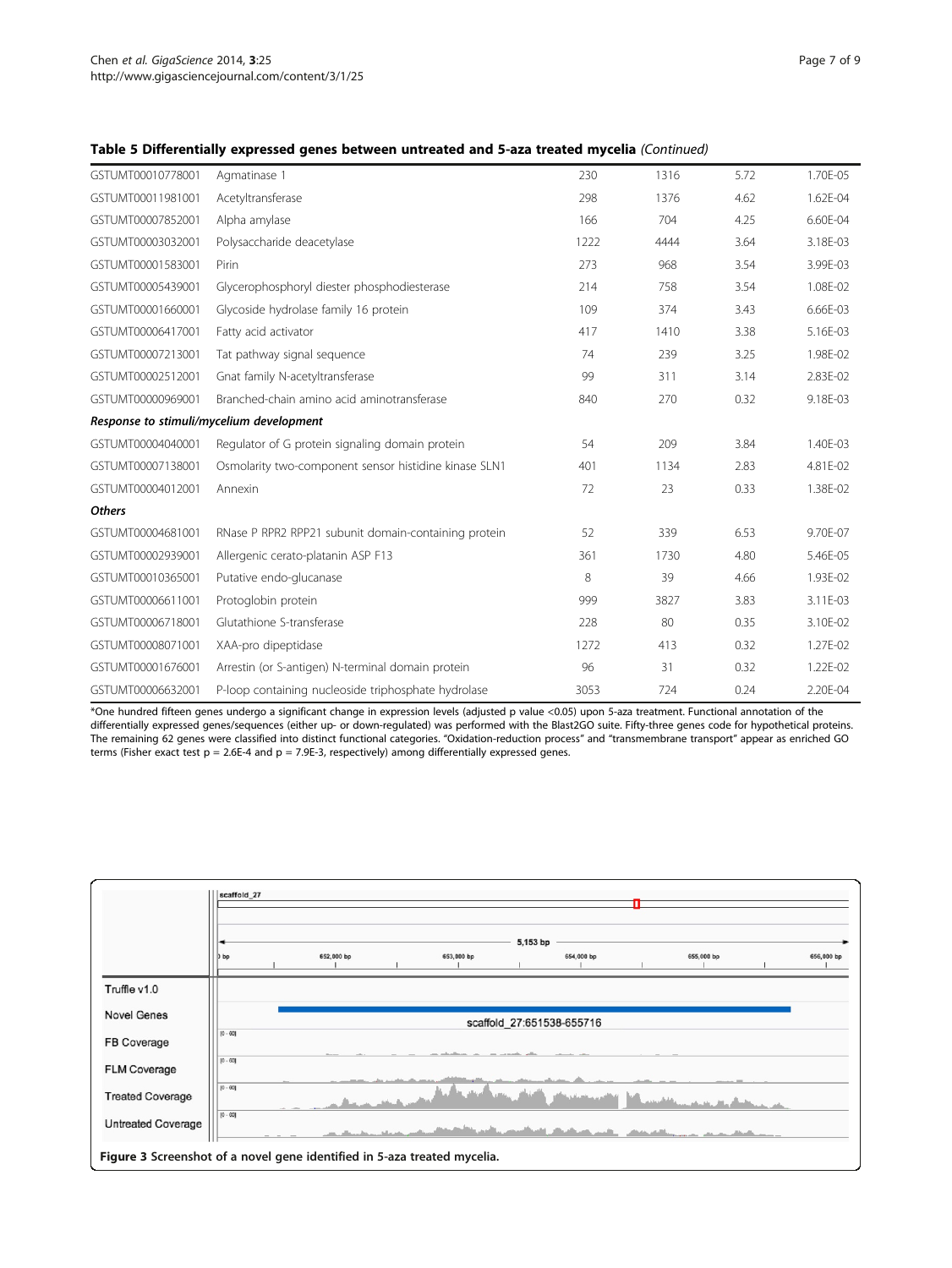<span id="page-7-0"></span>thus suggesting TE expression regulation by DNA methylation (Figure [2B](#page-4-0)).

# Transcriptome analysis of truffle mycelia treated with 5-aza

We recently showed that mycelia treated with the demethylating agent 5-aza exhibit a 5-aza concentration-dependent transition to a fluffy-like phenotype [\[11](#page-8-0)]. 5-aza treated mycelia also displayed decreased global methylation levels compared to untreated samples. A reactivation of TE transcription was also reported. Here we performed a functional analysis of the genes differentially expressed between untreated and 5-aza treated mycelia using Blast2GO [\[23](#page-8-0)]. As revealed by this analysis, untreated vs. 5-aza treated differential transcripts are enriched in genes involved in the oxidation-reduction process and transmembrane transport. The other genes code for transcription factors or for proteins involved in metabolism, response to stimuli, and mycelium development (Table [5\)](#page-5-0). In addition to transcriptional changes, we also identified 68 novel genes/transcripts that are only present in the treated, but not in the untreated sample. Figure [3](#page-6-0) shows a novel gene identified in treated, but not in untreated mycelium. Together with our previous findings, this result further supports the existence of an epigenetic regulatory system operating in response to environmental stress exposure in truffles.

#### The composite RIP index (CRI) computation

The composite RIP index (CRI, [\[12](#page-8-0)]; see below 'Availability and requirements of Software Used') was implemented to measure  $CA = > TA$  enrichment within repeated sequences from Tuber and other organisms' genomes. The Composite RIP Index (CRI) was calculated as (RIP product)-(RIP sub-strate) [\[12\]](#page-8-0). The RIP product score  $\left(\frac{T_{PA}}{ApT}\right)$  measures the frequency of RIP products taking into account potential false positives due to local density, while the RIP substrate score  $\left(\frac{CpA+TpG}{ApC+GpT}\right)$ measures the depletion of RIP targets and their reverse complement (e.g., CpA, and TpG).

To evaluate and compare CRI values in different organisms, we predicted repeats in T. melanosporum, Neurospora crassa, Uncinocarpus reesii, Aspergillus nidulans and Saccharomyces cerevisiae. Repeat annotations were predicted from the corresponding genome sequences [[24-27\]](#page-8-0) by RepeatMasker [\[28\]](#page-8-0). Further details on CRI implementation, including raw data, processed data, scripts (python and R) and output files can be accessed at [\[29\]](#page-8-0).

#### Conclusions

We provide a comprehensive genomic, epigenomic and transcriptomic sequencing data resource for the black truffle T. melanosporum. The use of a reversible, rather than an irreversible mechanism (such as RIP) to cope with

the multitude of repeated transposable elements that populate the *T. melanosporum* genome resembles the situation in more complex organisms, including humans, and is in line with the view of a "generative" (i.e., genomeshaping) rather than a purely "destructive" role of transposable elements [\[30](#page-8-0)]. More targeted follow-up studies built upon the results of the present work may uncover variations of the DNA methylation and transposon activity profiles associated to functionally interpretable (presumably adaptive) modifications of gene expression. If extended to T. melanosporum specimens from different geographic areas, epigenomic analyses, such as the one described in this work, may shed light on the relationships between DNA methylation, transposon-mediated genome shaping and commercially relevant organoleptic properties, such as aroma. In addition to their general evolutionary biological implications, our findings may thus provide a new mechanistic layer to explain intraspecific variability.

# Availability and requirements of Software Used Implementation of the Composite RIP Index

- Project name: The composite RIP index (CRI) computation
- $\bullet$  Project home page: [https://github.com/wwliao/](https://github.com/wwliao/critool/) [critool/](https://github.com/wwliao/critool/)
- Operating system(s): Platform-independent
- -Programming language: Python and R
- -Other requirements: Python 2.7, R
- -License: MIT
- -Any restrictions to use by non-academics: None

## Availability of supporting data

For all sequencing data, in addition to those already described in [[11](#page-8-0)] (GSE49700) we provide several formats to facilitate downstream data analysis: BS-seq data is presented in several formats – a BAM file of alignments, ATCGmap for SNP calling and coverage analysis, CGmap for methylation analysis and a wiggle file for data visualization on genome browsers, such as IGV [\[31\]](#page-8-0) (see Additional file 1: Table S1). For WGseq data, BAM and ATCGmap are provided. For RNA-seq data, we provide BAM files and novel genes detected from the merged transcriptome assembly (see Additional file 2: Table S1). All the datasets presented here are publicly available in the *GigaScience* repository, GigaDB [[19](#page-8-0)].

# Additional files

[Additional file 1: Figure S1.](http://www.biomedcentral.com/content/supplementary/2047-217X-3-25-S1.docx) Histogram of gene length in Truffle v1.0. Figure S2. Histogram of gene length of the 614 novel genes. Table S1. Data file formats.

[Additional file 2: Table S1.](http://www.biomedcentral.com/content/supplementary/2047-217X-3-25-S2.xlsx) Novel genes with expression levels and predicted protein functions.